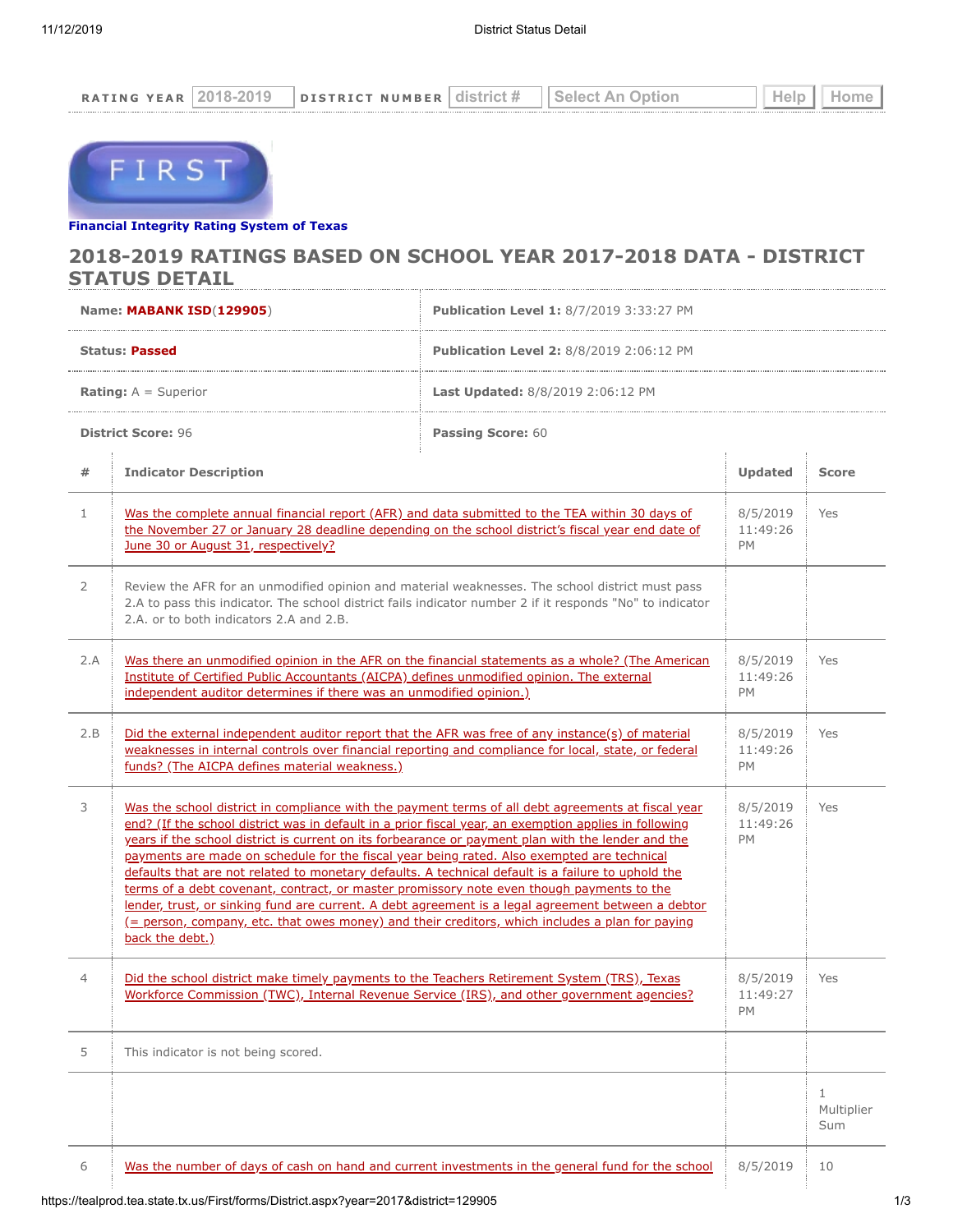## 11/12/2019 District Status Detail

|                | district sufficient to cover operating expenditures (excluding facilities acquisition and construction)?<br>(See ranges below.)                                                                                                                                                                     | 11:49:27<br><b>PM</b>             |                                   |
|----------------|-----------------------------------------------------------------------------------------------------------------------------------------------------------------------------------------------------------------------------------------------------------------------------------------------------|-----------------------------------|-----------------------------------|
| $\overline{7}$ | Was the measure of current assets to current liabilities ratio for the school district sufficient to<br>cover short-term debt? (See ranges below.)                                                                                                                                                  | 8/5/2019<br>11:49:27<br><b>PM</b> | 10                                |
| 8              | Was the ratio of long-term liabilities to total assets for the school district sufficient to support long-<br>term solvency? (If the school district's change of students in membership over 5 years was 7<br>percent or more, then the school district passes this indicator.) (See ranges below.) | 8/5/2019<br>11:49:28<br>PM        | 6                                 |
| 9              | Did the school district's general fund revenues equal or exceed expenditures (excluding facilities<br>acquisition and construction)? If not, was the school district's number of days of cash on hand<br>greater than or equal to 60 days?                                                          | 8/5/2019<br>11:49:28<br><b>PM</b> | 10                                |
| 10             | Was the debt service coverage ratio sufficient to meet the required debt service? (See ranges<br>below.)                                                                                                                                                                                            | 8/5/2019<br>11:49:29<br>PM        | 10                                |
| 11             | Was the school district's administrative cost ratio equal to or less than the threshold ratio? (See<br>ranges below.)                                                                                                                                                                               | 8/5/2019<br>11:49:30<br>PM        | 10                                |
| 12             | Did the school district not have a 15 percent decline in the students to staff ratio over 3 years (total<br>enrollment to total staff)? (If the student enrollment did not decrease, the school district will<br>automatically pass this indicator.)                                                | 8/5/2019<br>11:49:31<br>PM        | 10                                |
| 13             | Did the comparison of Public Education Information Management System (PEIMS) data to like<br>information in the school district's AFR result in a total variance of less than 3 percent of all<br>expenditures by function?                                                                         | 8/5/2019<br>11:49:31<br><b>PM</b> | 10                                |
| 14             | Did the external independent auditor indicate the AFR was free of any instance(s) of material<br>noncompliance for grants, contracts, and laws related to local, state, or federal funds? (The AICPA<br>defines material noncompliance.)                                                            | 8/5/2019<br>11:49:31<br>PM        | 10                                |
| 15             | Did the school district not receive an adjusted repayment schedule for more than one fiscal year for<br>an over allocation of Foundation School Program (FSP) funds as a result of a financial hardship?                                                                                            | 8/5/2019<br>11:49:32<br>PM        | 10                                |
|                |                                                                                                                                                                                                                                                                                                     |                                   | 96<br>Weighted<br>Sum             |
|                |                                                                                                                                                                                                                                                                                                     |                                   | $\mathbf{1}$<br>Multiplier<br>Sum |
|                |                                                                                                                                                                                                                                                                                                     |                                   | 96 Score                          |

# **DETERMINATION OF RATING**

| А. | Did the district answer 'No' to Indicators 1, 3, 4, or 2.A? If so, the school district's rating is F for Substandard Achievement<br>regardless of points earned. |            |  |  |
|----|------------------------------------------------------------------------------------------------------------------------------------------------------------------|------------|--|--|
| в. | Determine the rating by the applicable number of points. (Indicators 6-15)                                                                                       |            |  |  |
|    | $A = Superior$                                                                                                                                                   | $90 - 100$ |  |  |
|    | $B =$ Above Standard                                                                                                                                             | 80-89      |  |  |
|    | $C = Meets$ Standard                                                                                                                                             | 60-79      |  |  |

https://tealprod.tea.state.tx.us/First/forms/District.aspx?year=2017&district=129905 2/3

÷÷,